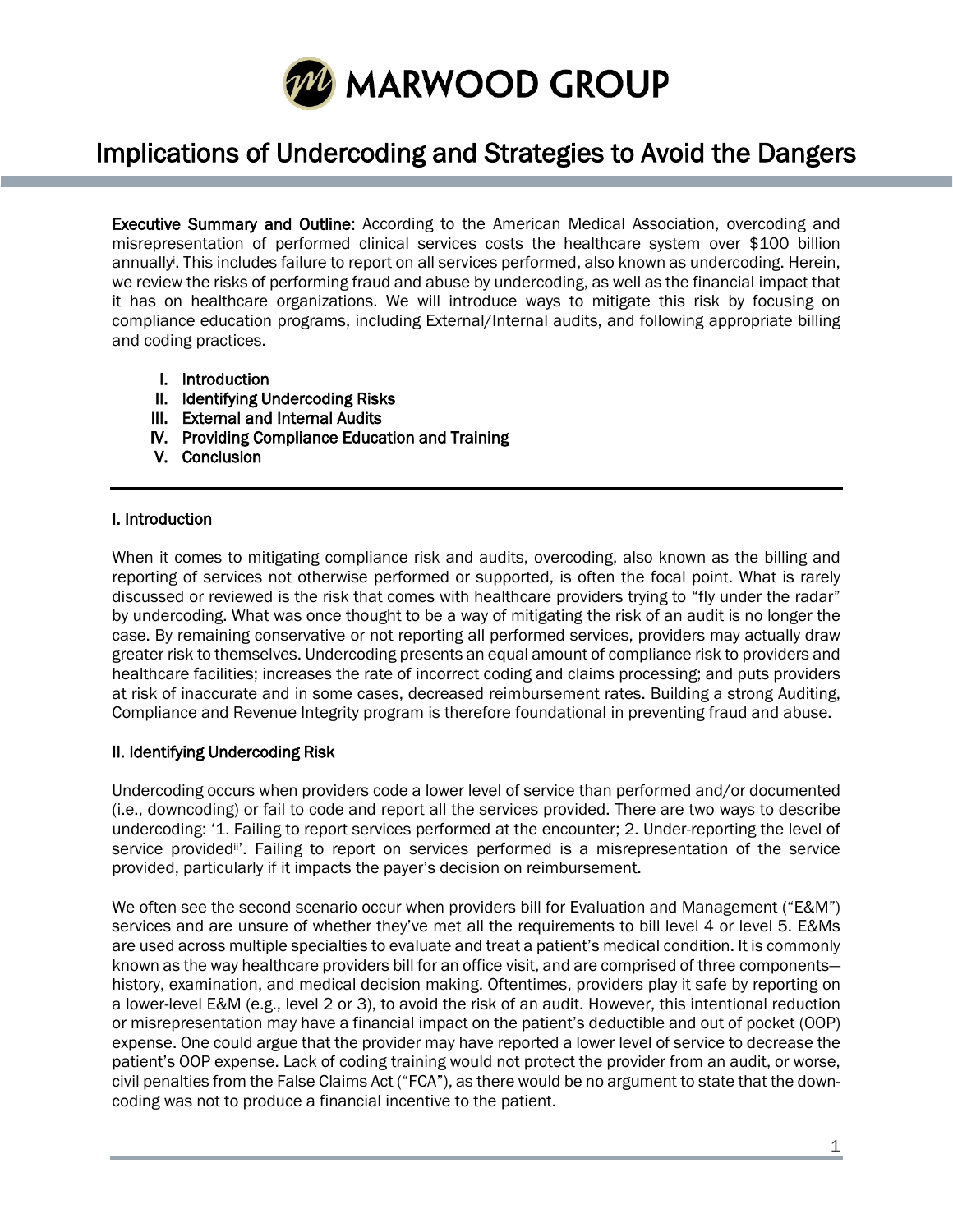Providers under-code their claims for multiple reasons. In some cases, they may be unsure of billing and coding practices due to a lack of education. In others, it may be an attempt to mitigate risk in fear of payer scrutiny. Lastly, some providers may be trying to *increase* revenue by not reporting all services provided. Failure to report all services provided is essentially a misrepresentation of the work done and may impact the payer's decision on reimbursement—in some cases, resulting in higher reimbursements.

As seen in this example, some reasons for undercoding are more malicious than others. Regardless, this behavior places providers at risk of an audit. The Federal Civil False Claims Act (FCA), 31 United States Code (U.S.C.) 3729-3733iii, generally protects the Federal Government from being overcharged for goods and services. However, this encompasses 'any person who knowingly submits, or causes the submission of, a false or fraudulent claim to the Federal Government.' In addition, 'No specific intent to defraud is required to violate the civil FCA.'iv

*Example of undercoding for financial gain: 'Assume a provider sees a patient and performs three* services: A, B, and C. Assume also that the applicable bundling rule establishes that service C is a *component of service B, and that service B is a component of service A. Assume no exclusionary* modifiers are appropriate or justified. If all three services were reported, only Service A would be paid. Knowing this, the provider omits the billing for Service B. The provider, therefore, reports Service A and *Service C. Not knowing that Service B was provided, the payer allows payment for both services<sup>v</sup> .*

## III. External and Internal Audits

Seeking an external or internal audit to evaluate documentation, controls, and billing practices is key to mitigating risk. External audits led by subject matter experts are typically performed by Certified Coding Auditors and specialists unaffiliated with the healthcare facility or physician practice. An independent, external review and assessment of the medical coding and billing practices is vital for objective feedback and recommendations.

Internal audits are generally led by the physician practice or facility's Billing and Compliance department. However, not all facilities have the bandwidth to perform internal reviews on a continual basis, and external audits have become increasingly common.

The process of an external/internal audit typically requires the review and sampling of the provider's coding and documentation to determine whether there is sufficient information available to justify their coding and billing practices. A coding assessment can also be done to identify any physician outliers who may be at greater risk compared to their peers. This information can be shared with providers and internal coders as a training opportunity, instilling confidence in healthcare providers, and promoting positive billing behaviors. Providers are taught to document based on the patient's presenting problems, symptoms, and concerns—and include the appropriate medical plan based on what is necessary to treat the patient's condition, justifying medical necessity. Once documentation is completed, it is used to code the services rendered in their entirety, recognizing that some services may be bundled.

## IV. Providing Compliance Education and Training

On average, as part of medical training, physicians receive approximately 3 hours of education on billing, coding, and compliancevi. In today's climate, the need to train, support, and educate healthcare providers on the False Claims Act has never been greater. According to the 2021 Medicare Fee-for-Service Improper Payment report, CPT code 99214 (outpatient office, established moderate, 30–39-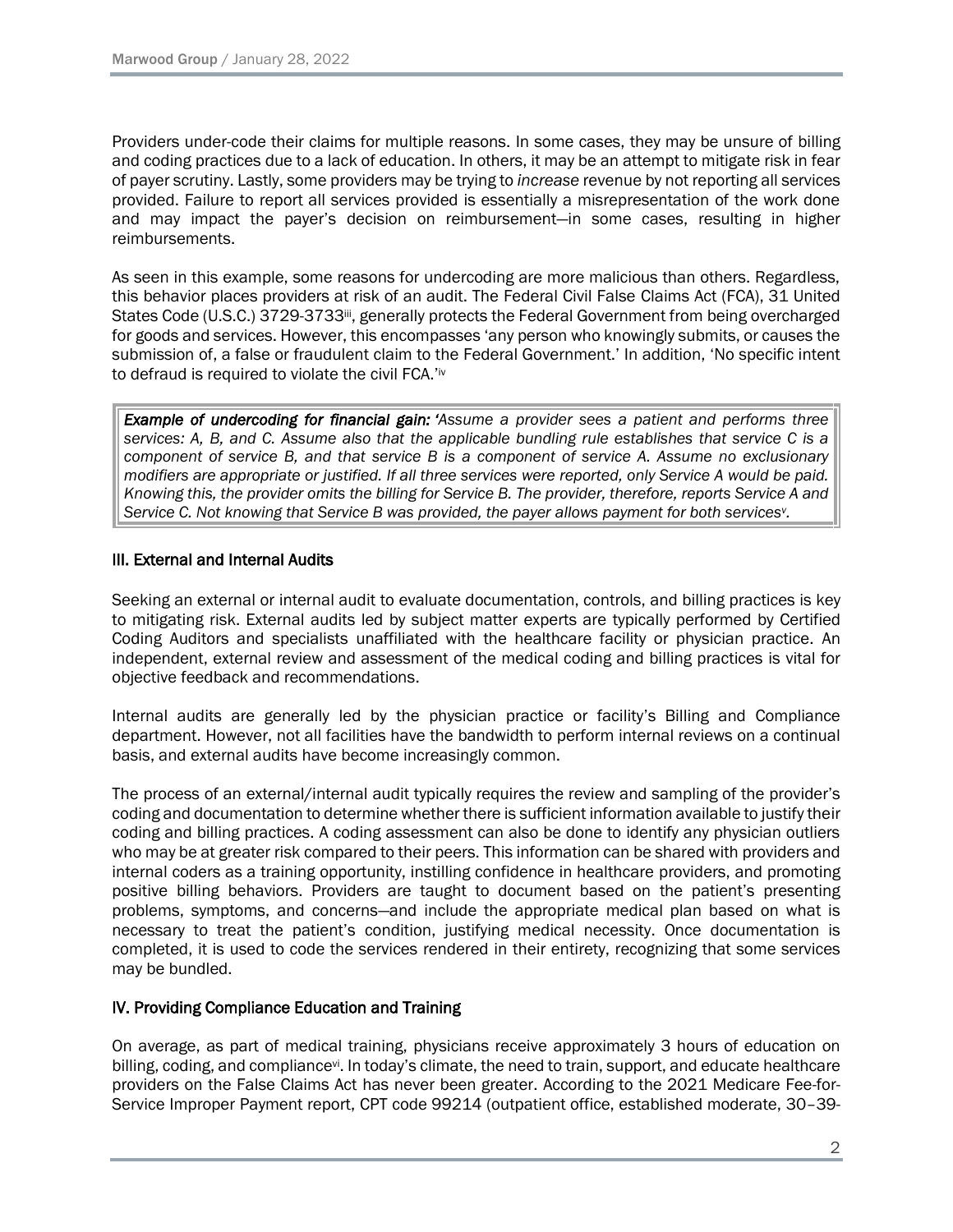minute visit) contained an incorrect coding rate of 56% and a projected improper payment rate of \$340,272,667vii. (The report also listed the top 20 services with incorrect coding, which ranged from specialties such as inpatient and outpatient hospital visits to home health and dialysis services.) External/internal audits are the best ways to provide this necessary education and training because chart sampling is used to directly target risky behavior. That information is then used to focus the training on identified opportunities for improvement.

Revenue Integrity (RI) programs are another integral way to ensure consistent education. Healthcare facilities employ Certified Coders and Auditors that specialize in a wide range of services to partner with different physician groups, departments, or specialty divisions within their organization. The RI team provides continuous sampling of charts to monitor progress and billing behavior, and also offers feedback to providers. A follow-up review is scheduled 3 months later to assess progress. In addition, RI can assess the department's processes for further performance improvement opportunities related to the billing and revenue cycle process.

## V. Conclusion

Undercoding is a lost revenue opportunity and a potential violation of the False Claims Act. Failure to report services rendered is misrepresentation of the care provided and impacts both provider and patient reimbursement. For consumers, improper payments can mean higher premiums and OOP expenses, as well as potentially reduced benefits. For employers, improper payments increase both the cost of providing insurance benefits and the overall cost of doing business. Beneficiaries also can potentially be harmed through the compromising of their medical records, such as receiving services that are not appropriate for their actual health issues viii. This includes not receiving services that may be medically necessary due to insufficient documentation and coding to support or justify the need.

In 2012, the Institute of Medicine estimated that the U.S. healthcare system loses about \$765 billion a year to waste. Of that \$765 billion, about \$210 billion is attributable to unnecessary services, \$190 billion to excess administrative costs, \$130 billion to inefficiently delivered services, \$105 billion to excessive prices, \$75 billion to fraud, and \$55 billion to missed prevention opportunities.<sup>ix</sup>

External and internal proactive audits are necessary to mitigate any potential risk of unethical and non-compliant billing practices. Proactive audits are at the foundation of building any successful compliance program. In addition, implementing a RI training program can assist with consistent evaluation of controls and billing practices, as well as ensure that risky behavior is identified at the earliest stages, to take corrective action before it's too late.

## About the Authors

Claret Mone, CPC is a VP of Performance Improvement at Marwood Group with 20+ years of experience in healthcare operations and revenue cycle management. She is a former Administrator at New York University Langone Health and White Plains Hospital and a certified Lean Six Sigma Green Belt

Perry Sham is a Director of Performance Improvement at Marwood Group and has 15+ years of experience in healthcare operations improvement consulting. He has supported provider clients including hospitals, health systems, academic medical centers, long term care facilities, rehab facilities, and physician groups.

Contact Us: For more information on the content in this publication or to learn more about Marwood Group Advisory's capabilities, we encourage you to contact us:

Lee Alvarez, Senior Managing Director Office: 212-532-3651 [lalvarez@marwoodgroup.com](mailto:lalvarez@marwoodgroup.com)

Kyle Holmes, Vice President Office: 212-532-3651 [kholmes@marwoodgroup.com](mailto:kholmes@marwoodgroup.com)

3